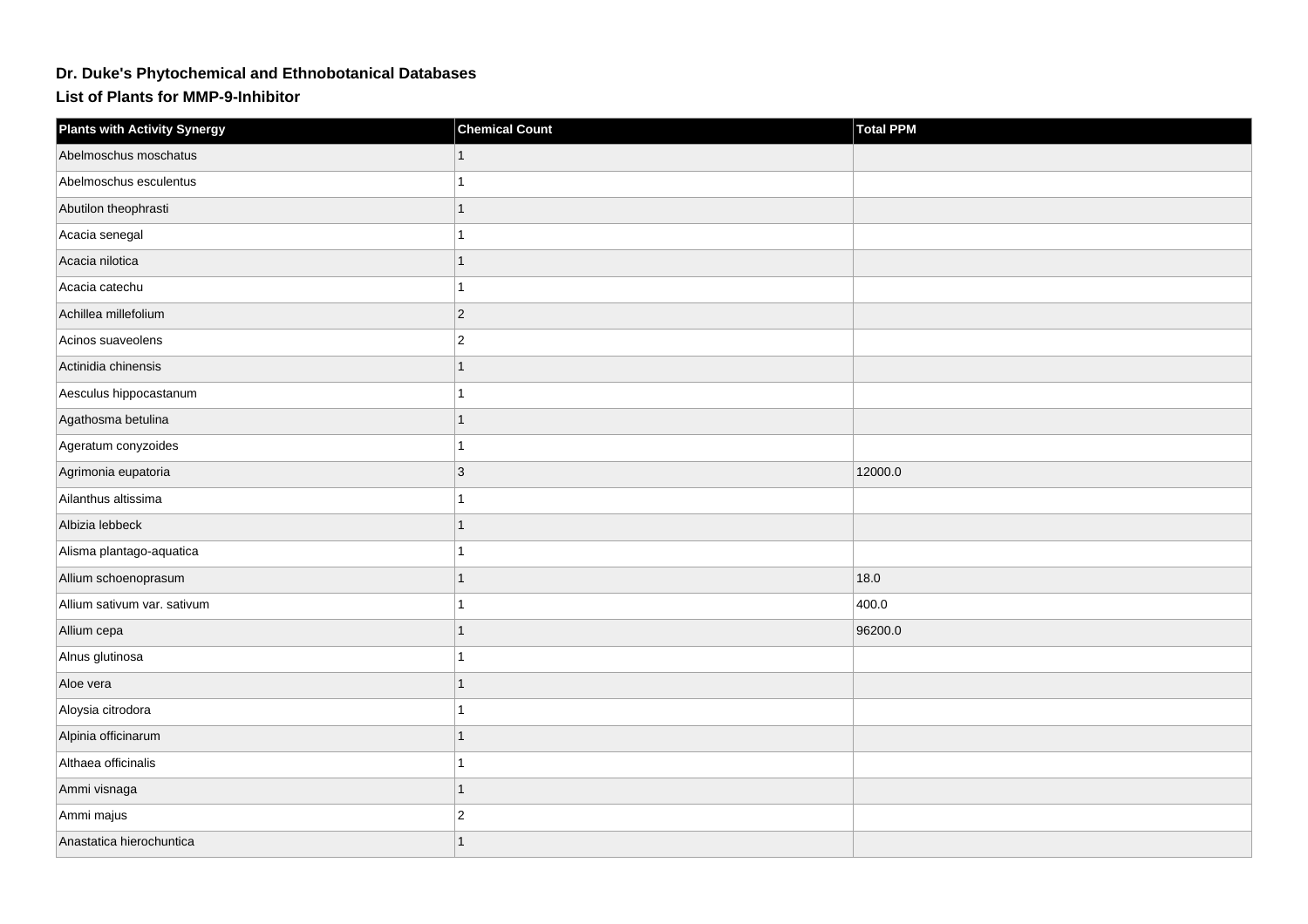| <b>Plants with Activity Synergy</b> | <b>Chemical Count</b> | Total PPM |
|-------------------------------------|-----------------------|-----------|
| Anemone pulsatilla                  |                       |           |
| Anethum graveolens                  | 1                     |           |
| Anisochilus carnosus                |                       |           |
| Anogeissus latifolia                | 1                     |           |
| Apium graveolens                    | $\overline{2}$        |           |
| Arachis hypogaea                    |                       |           |
| Araucaria bidwillii                 |                       |           |
| Arbutus unedo                       | 1                     |           |
| Arctostaphylos uva-ursi             | $\overline{2}$        | 15000.0   |
| Ardisia japonica                    | 1                     |           |
| Armoracia rusticana                 |                       |           |
| Arnica montana                      | 1                     |           |
| Artemisia dracunculus               | $\overline{c}$        |           |
| Artemisia annua                     | $\overline{a}$        |           |
| Artocarpus heterophyllus            |                       |           |
| Artocarpus altilis                  | 1                     |           |
| Asimina triloba                     |                       |           |
| Aspalathus linearis                 | $\overline{2}$        |           |
| Asparagus officinalis               | 1                     |           |
| Astragalus membranaceus             |                       |           |
| Avena sativa                        |                       | 620.0     |
| Azadirachta indica                  | 1                     | 2000.0    |
| Baptisia tinctoria                  |                       |           |
| Barosma betulina                    |                       |           |
| Basella alba                        | 1                     |           |
| Berberis vulgaris                   | $\overline{a}$        |           |
| Beta vulgaris                       |                       |           |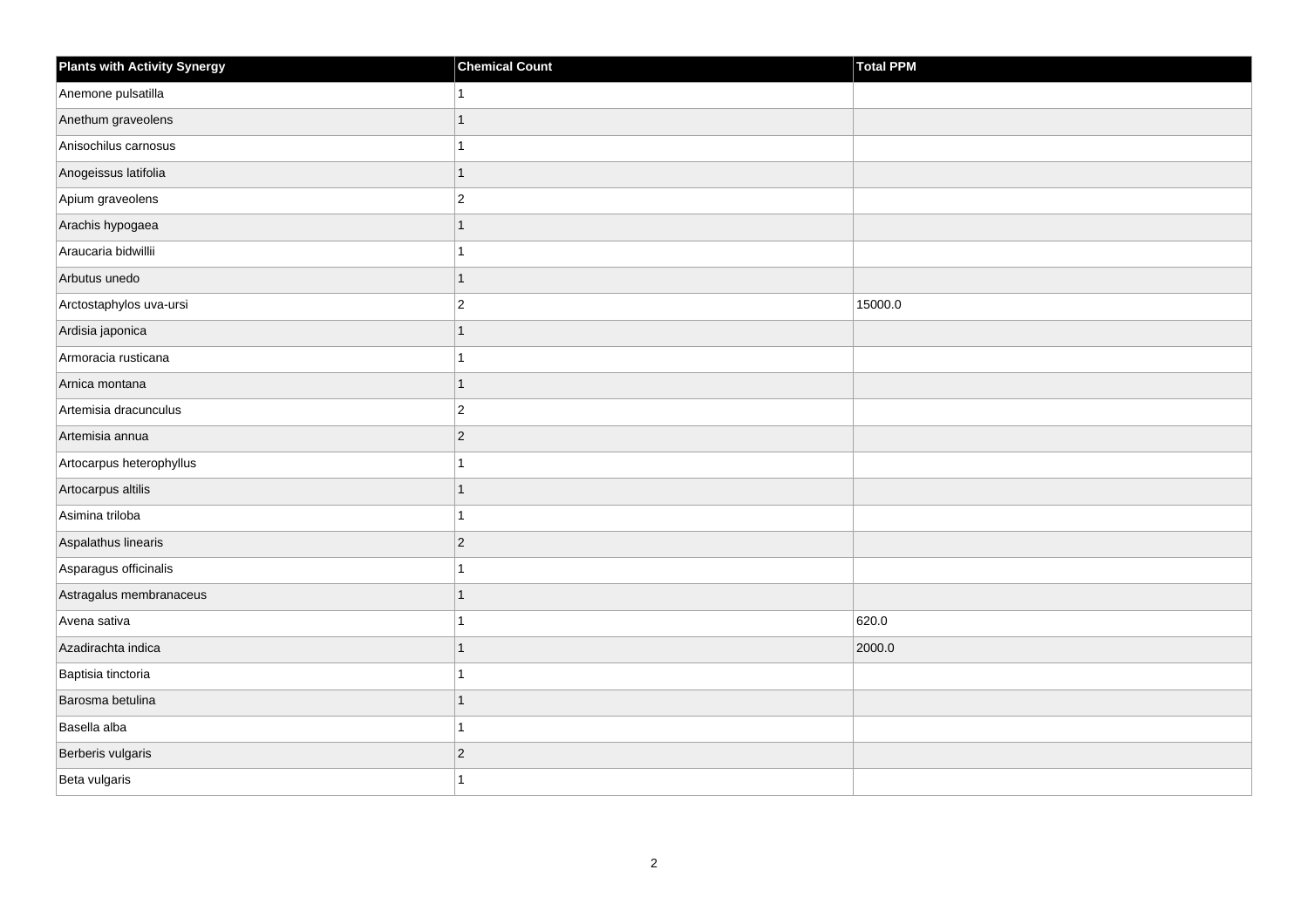| <b>Plants with Activity Synergy</b> | <b>Chemical Count</b> | <b>Total PPM</b> |
|-------------------------------------|-----------------------|------------------|
| Boehmeria nivea                     |                       |                  |
| Borago officinalis                  |                       |                  |
| Brassica oleracea var. sabellica I. |                       | 100.0            |
| Brassica oleracea var. italica      |                       |                  |
| Brassica oleracea var. gemmifera    |                       | 50.0             |
| Brassica oleracea var. capitata I.  |                       | 200.0            |
| Brassica oleracea var. botrytis I.  |                       | 12.0             |
| Brassica oleracea                   |                       | 40.0             |
| Caesalpinia pulcherrima             |                       |                  |
| Calendula officinalis               |                       |                  |
| Camellia sinensis                   | 1                     | 20000.0          |
| Camptotheca acuminata               |                       |                  |
| Capparis spinosa                    |                       |                  |
| Capsicum frutescens                 |                       | 126.0            |
| Capsicum annuum                     |                       |                  |
| Carum carvi                         |                       |                  |
| Cassia tora                         |                       |                  |
| Castanea sativa                     |                       |                  |
| Catalpa bignonioides                | 1                     |                  |
| Catharanthus roseus                 | $\overline{2}$        |                  |
| Cedrus deodora                      |                       |                  |
| Ceiba pentandra                     |                       |                  |
| Centaurea cyanus                    | $\overline{2}$        |                  |
| Centaurea calcitrapa                |                       |                  |
| Centella asiatica                   | 1                     |                  |
| Ceratonia siliqua                   |                       |                  |
| Chamaemelum nobile                  |                       |                  |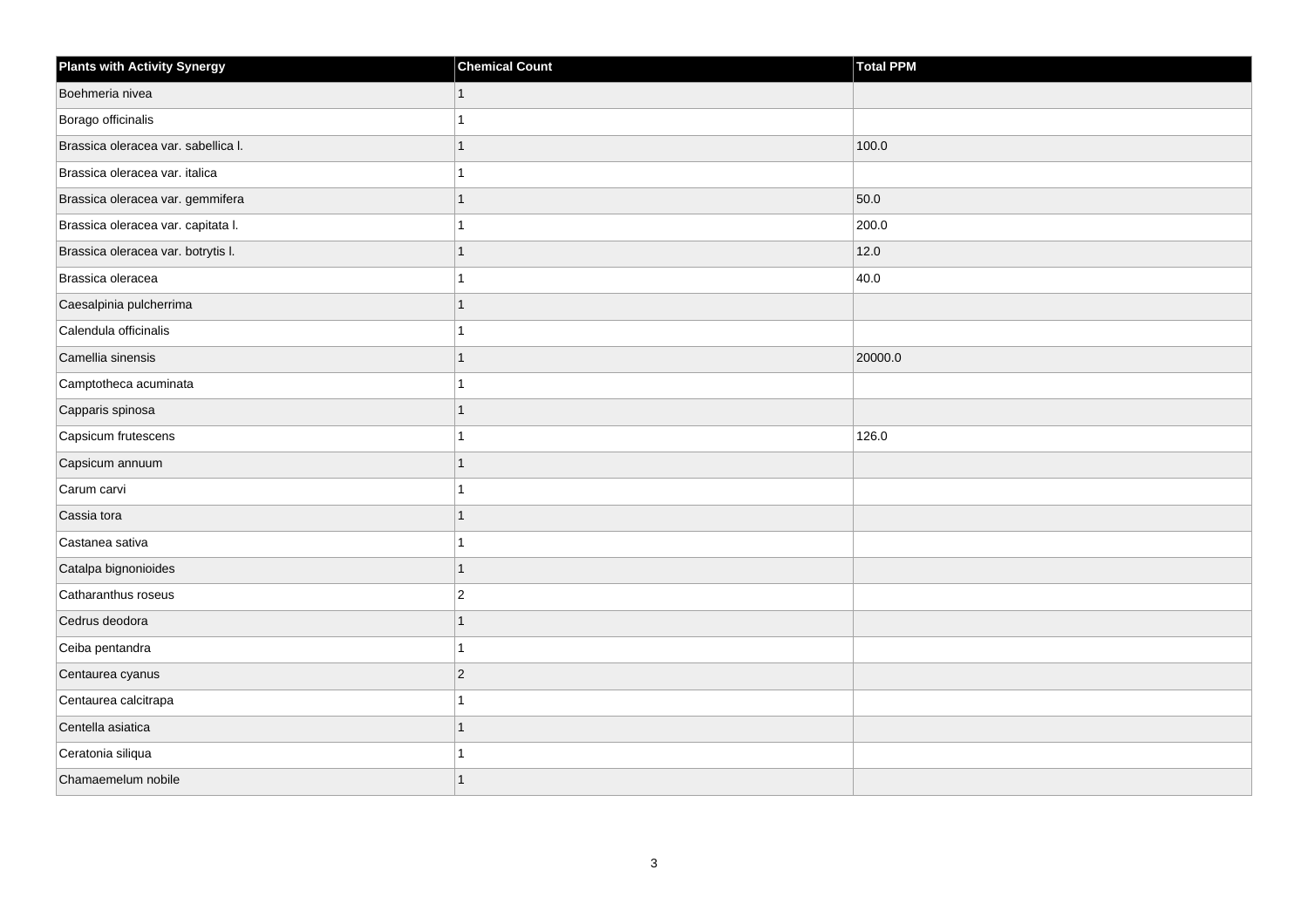| <b>Plants with Activity Synergy</b> | <b>Chemical Count</b> | Total PPM |
|-------------------------------------|-----------------------|-----------|
| Chimaphila umbellata                |                       |           |
| Chrysanthemum x morifolium          | $\overline{2}$        |           |
| Cichorium intybus                   |                       |           |
| Cichorium endivia                   | 1                     |           |
| Cinnamomum camphora                 |                       |           |
| Citrus sinensis                     |                       |           |
| Citrus paradisi                     |                       |           |
| Citrus limon                        | $\overline{2}$        |           |
| Cnicus benedictus                   | $\overline{2}$        |           |
| Commiphora wightii                  | $\overline{1}$        |           |
| Consolida ajacis                    |                       |           |
| Coriandrum sativum                  |                       |           |
| Coriaria thymifolia                 |                       |           |
| Coriaria myrtifolia                 | 1                     |           |
| Cornus officinalis                  |                       |           |
| Cornus mas                          | $\overline{2}$        |           |
| Cornus florida                      | $\overline{2}$        |           |
| Corylus avellana                    |                       |           |
| Costus speciosus                    | 1                     |           |
| Crataegus rhipidophylla             | 3                     |           |
| Crataegus monogyna                  | 3                     |           |
| Crataegus laevigata                 | $\overline{3}$        |           |
| Crataegus cuneata                   | $\overline{2}$        |           |
| Crocus sativus                      |                       |           |
| Cryptostegia grandifolia            | 1                     |           |
| Cucurbita pepo                      |                       |           |
| Cuminum cyminum                     |                       |           |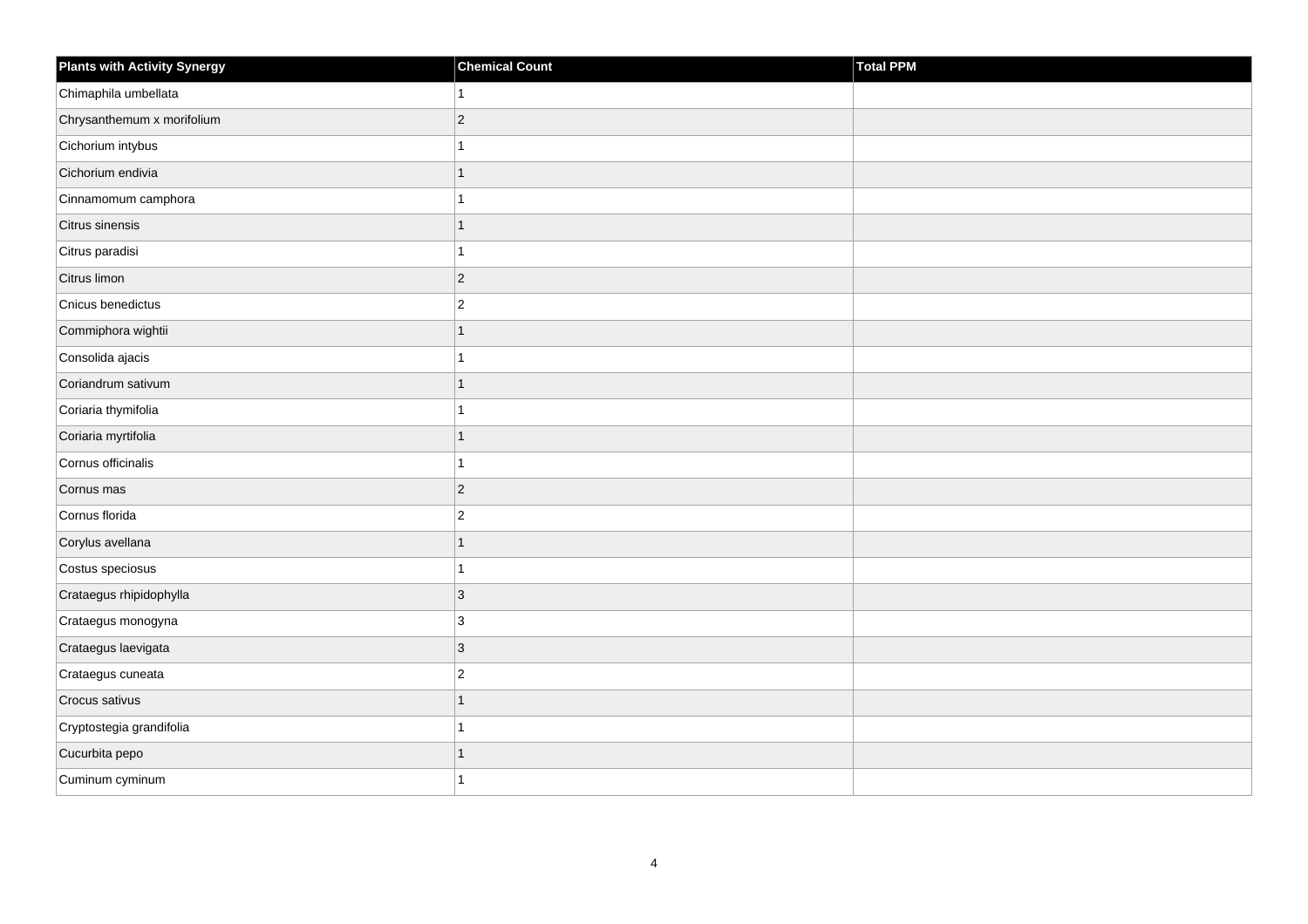| <b>Plants with Activity Synergy</b> | <b>Chemical Count</b>   | Total PPM |
|-------------------------------------|-------------------------|-----------|
| Curcuma zedoaria                    | $\mathbf{1}$            | 2000.0    |
| Curcuma xanthorrhiza                | 1                       | 20000.0   |
| Curcuma longa                       | $\overline{c}$          | 94888.0   |
| Cuscuta reflexa                     | 1                       |           |
| Cyamopsis tetragonoloba             | $\overline{1}$          |           |
| Cymbopogon citratus                 | $\overline{c}$          |           |
| Cynara cardunculus                  | $\overline{2}$          |           |
| Cytisus scoparius                   | $\overline{\mathbf{c}}$ |           |
| Daphne genkwa                       | $\overline{1}$          |           |
| Daucus carota                       | $\overline{c}$          |           |
| Digitalis purpurea                  | $\overline{1}$          |           |
| Digitalis lanata                    | 1                       |           |
| Diospyros virginiana                | $\overline{1}$          |           |
| Dodonaea viscosa                    | 1                       |           |
| Drimys winteri                      | 1                       |           |
| Duboisia myoporoides                | $\overline{1}$          |           |
| Duchesnea indica                    | $\overline{1}$          |           |
| Echinacea spp                       | $\overline{c}$          |           |
| Echinacea purpurea                  | $\overline{1}$          |           |
| Echinacea angustifolia              | $\overline{c}$          |           |
| Elaeagnus pungens                   | 1                       |           |
| Elaeagnus angustifolia              | 1                       |           |
| Equisetum arvense                   | $\overline{2}$          |           |
| Eriobotrya japonica                 | $\overline{c}$          |           |
| Eriodictyon californicum            | $\overline{1}$          |           |
| Eucalyptus grandis                  | 1                       |           |
| Eucalyptus globulus                 | 3                       |           |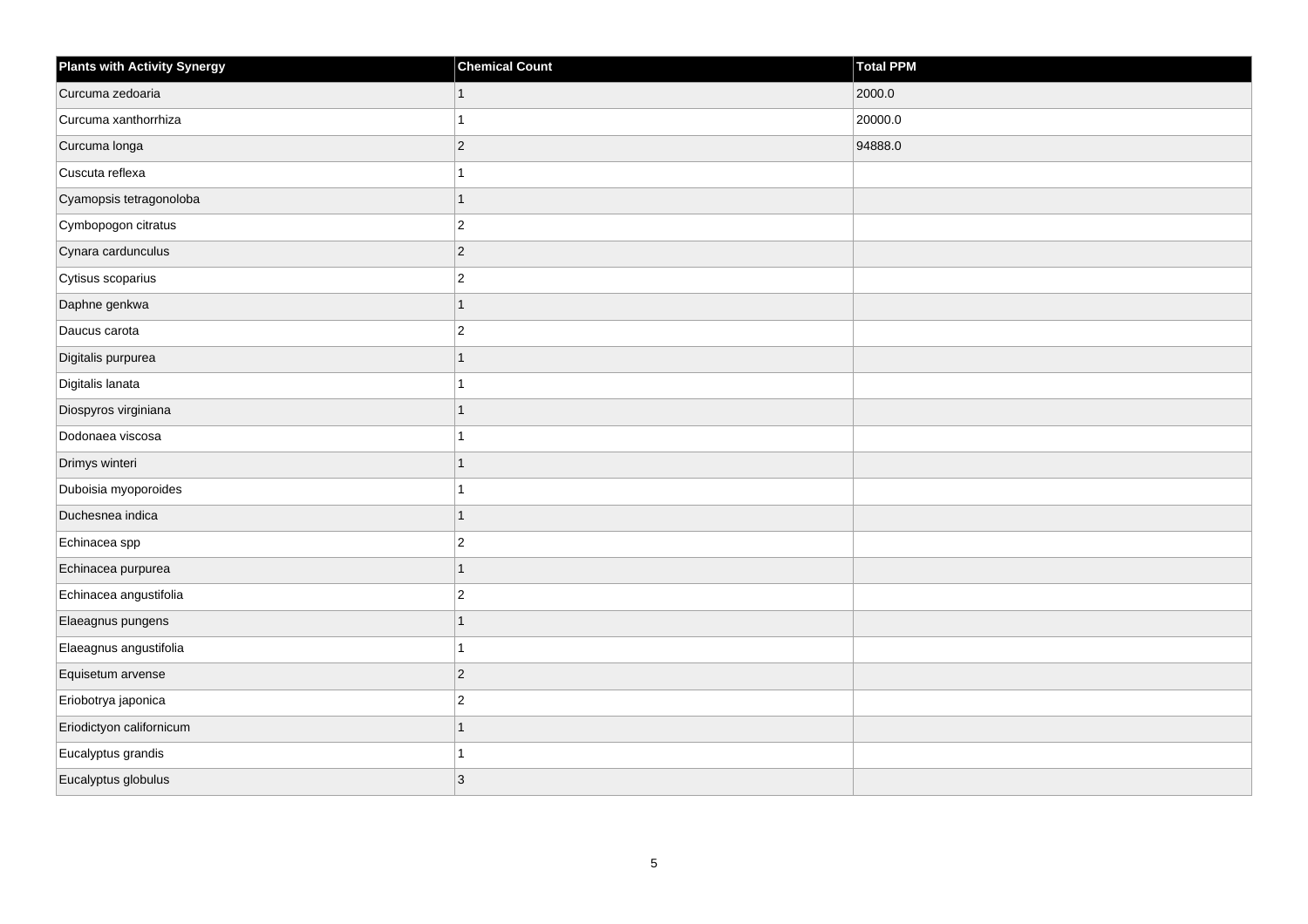| Plants with Activity Synergy | <b>Chemical Count</b> | Total PPM |
|------------------------------|-----------------------|-----------|
| Eucalyptus citriodora        |                       |           |
| Eucommia ulmoides            | 1                     |           |
| Eupatorium perfoliatum       |                       |           |
| Euphorbia lathyris           | 1                     |           |
| Euphorbia hirta              |                       |           |
| Euphrasia officinalis        | $\overline{c}$        |           |
| Fagopyrum esculentum         |                       |           |
| Fallopia japonica            | 1                     | 13400.0   |
| Ferula assa-foetida          |                       |           |
| Ficus carica                 | 1                     |           |
| Filipendula ulmaria          |                       |           |
| Foeniculum vulgare           | 1                     |           |
| Forsythia suspensa           | $\overline{a}$        |           |
| Fragaria spp                 | 1                     |           |
| Frangula purshiana           |                       |           |
| Frangula alnus               | 1                     |           |
| Galega officinalis           |                       |           |
| Gaultheria procumbens        | 1                     |           |
| Gaultheria fragrantissima    | 1                     |           |
| Geranium thunbergii          | 1                     |           |
| Ginkgo biloba                | $\overline{c}$        |           |
| Glechoma hederacea           | $\overline{2}$        | 332.0     |
| Glycine max                  |                       |           |
| Glycyrrhiza uralensis        |                       |           |
| Glycyrrhiza glabra           | 1                     |           |
| Gossypium sp                 | 1                     |           |
| Guazuma tomentosa            |                       |           |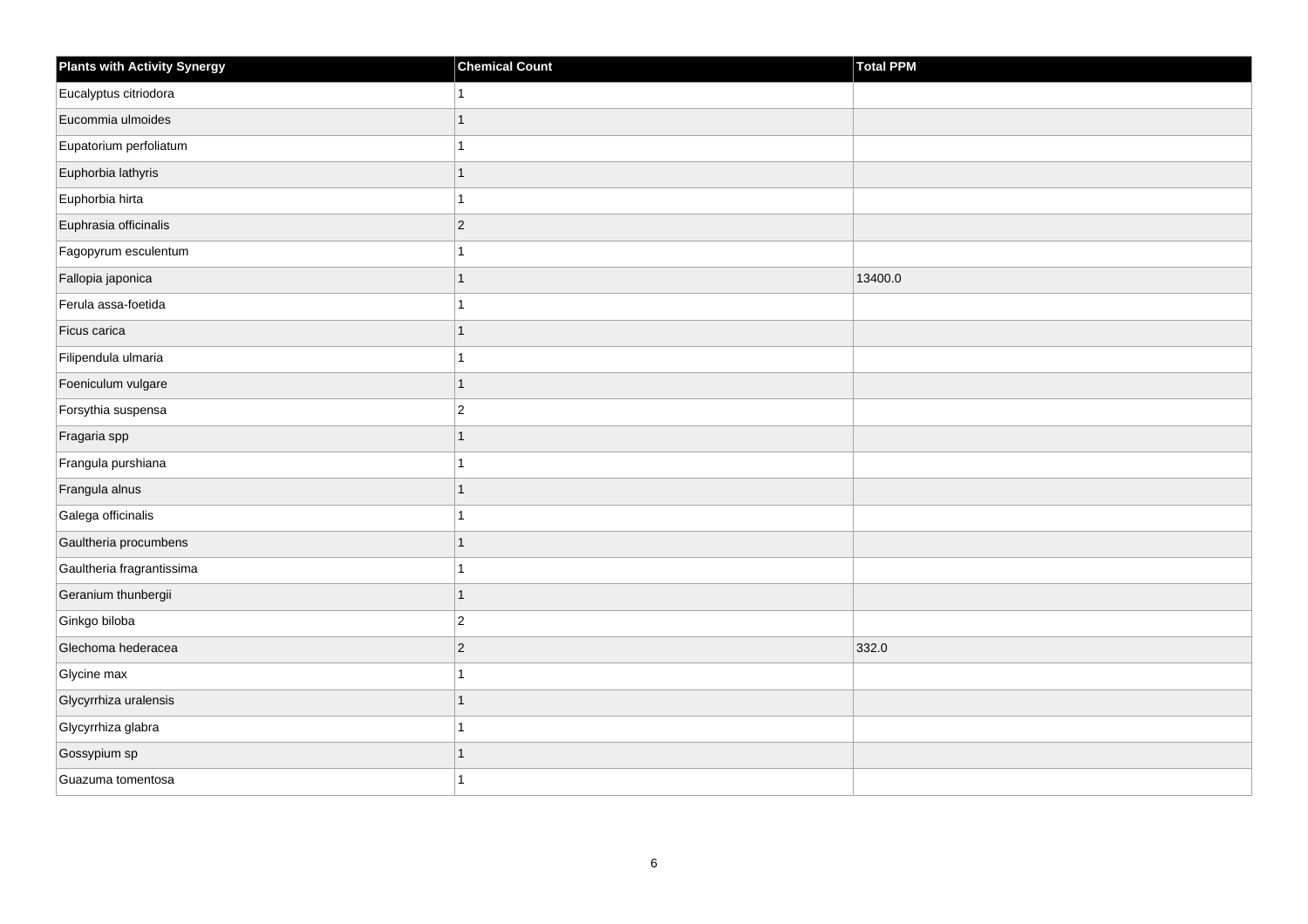| <b>Plants with Activity Synergy</b> | <b>Chemical Count</b> | Total PPM |
|-------------------------------------|-----------------------|-----------|
| Haematoxylum campechianum           | 1                     |           |
| Hamamelis virginiana                |                       |           |
| Harpagophytum procumbens            | $\overline{2}$        |           |
| Helianthus annuus                   |                       | 1220.0    |
| Helichrysum angustifolium           | 1                     |           |
| Hibiscus rosa-sinensis              |                       |           |
| Hippophae rhamnoides                | 1                     |           |
| Holarrhena pubescens                | $\overline{2}$        |           |
| Houttuynia cordata                  | 1                     |           |
| Humulus lupulus                     | $\overline{2}$        |           |
| Hydnocarpus wightiana               | 1                     |           |
| Hydrangea arborescens               |                       |           |
| Hypericum perforatum                | $\overline{3}$        |           |
| Hyptis capitata                     |                       |           |
| Hyssopus officinalis                |                       | 9800.0    |
| Ilex paraguariensis                 |                       |           |
| Inula helenium                      |                       |           |
| Ipomoea batatas                     |                       |           |
| Isatis tinctoria                    | 1                     |           |
| Juglans regia                       |                       |           |
| Juglans nigra                       |                       |           |
| Juncus effusus                      |                       |           |
| Juniperus communis                  |                       |           |
| Kalanchoe spathulata                |                       |           |
| Kalanchoe pinnata                   | $\overline{1}$        |           |
| Lactuca sativa                      | $\overline{c}$        |           |
| Laurus nobilis                      |                       |           |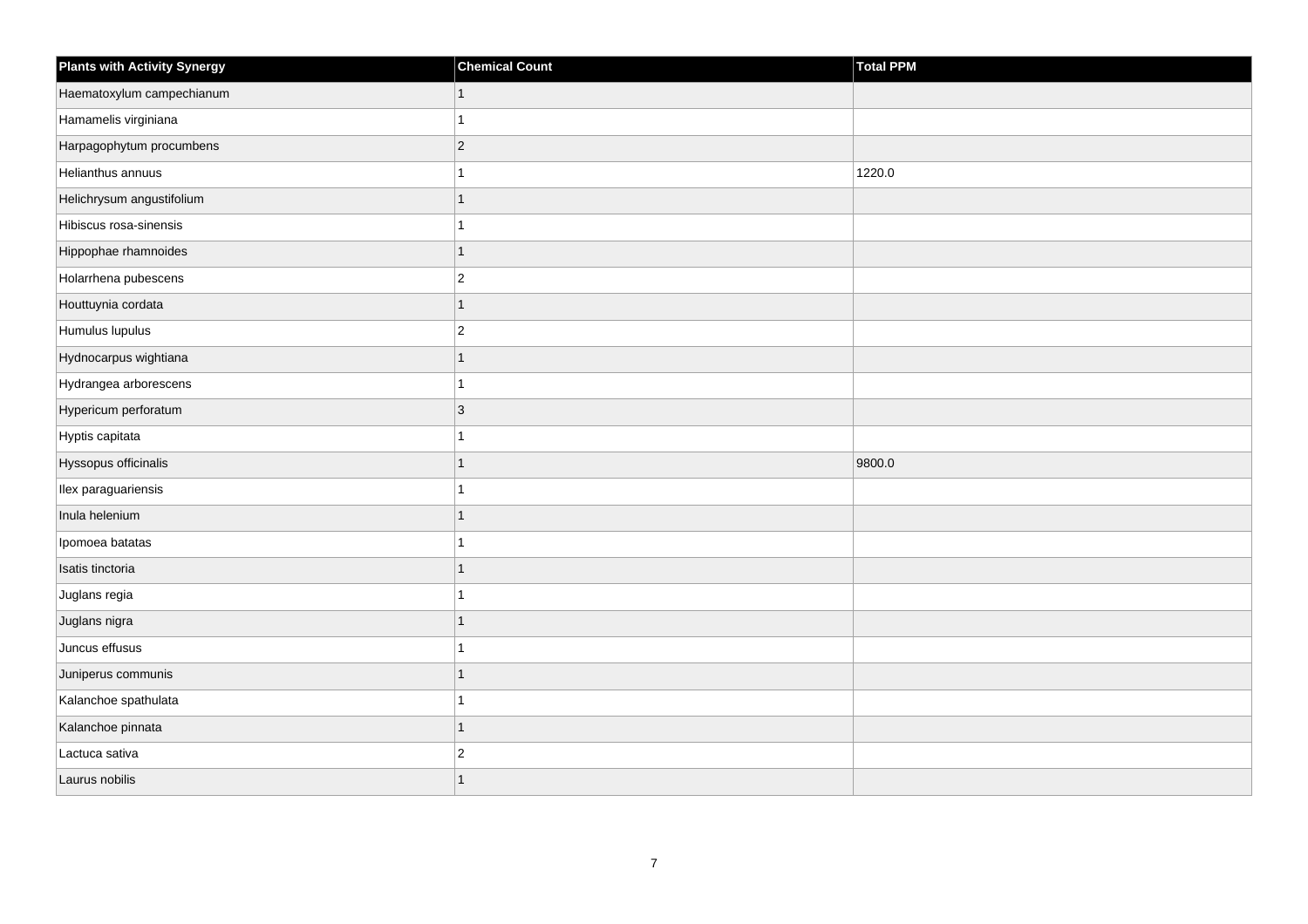| <b>Plants with Activity Synergy</b> | <b>Chemical Count</b> | Total PPM |
|-------------------------------------|-----------------------|-----------|
| Lavandula latifolia                 |                       | 38000.0   |
| Lavandula angustifolia              | $\overline{2}$        | 14000.0   |
| Lawsonia inermis                    |                       |           |
| Ledum palustre                      | $\overline{1}$        |           |
| Leonurus cardiaca                   | $\overline{2}$        |           |
| Ligustrum lucidum                   | $\overline{2}$        |           |
| Ligustrum japonicum                 | $\overline{2}$        |           |
| Limonia acidissima                  | 1                     |           |
| Linum usitatissimum                 |                       |           |
| Lippia dulcis                       | 1                     |           |
| Lonicera japonica                   |                       |           |
| Ludwigia perennis                   | 1                     |           |
| Ludwigia adscendens                 |                       |           |
| Lycium chinense                     | 1                     |           |
| Lycopersicon esculentum             |                       |           |
| Lycopodium clavatum                 | $\overline{1}$        |           |
| Lycopus europeus                    |                       |           |
| Maclura pomifera                    |                       |           |
| Magnolia officinalis                | 1                     |           |
| Magnolia kobus                      | 1                     |           |
| Magnolia denudata                   |                       |           |
| Malus domestica                     | 3                     | 526.0     |
| Mangifera indica                    |                       |           |
| Maranta arundinacea                 | $\overline{1}$        |           |
| Marrubium vulgare                   | 3                     | 2400.0    |
| Matricaria recutita                 | $\overline{c}$        |           |
| Medicago sativa                     |                       |           |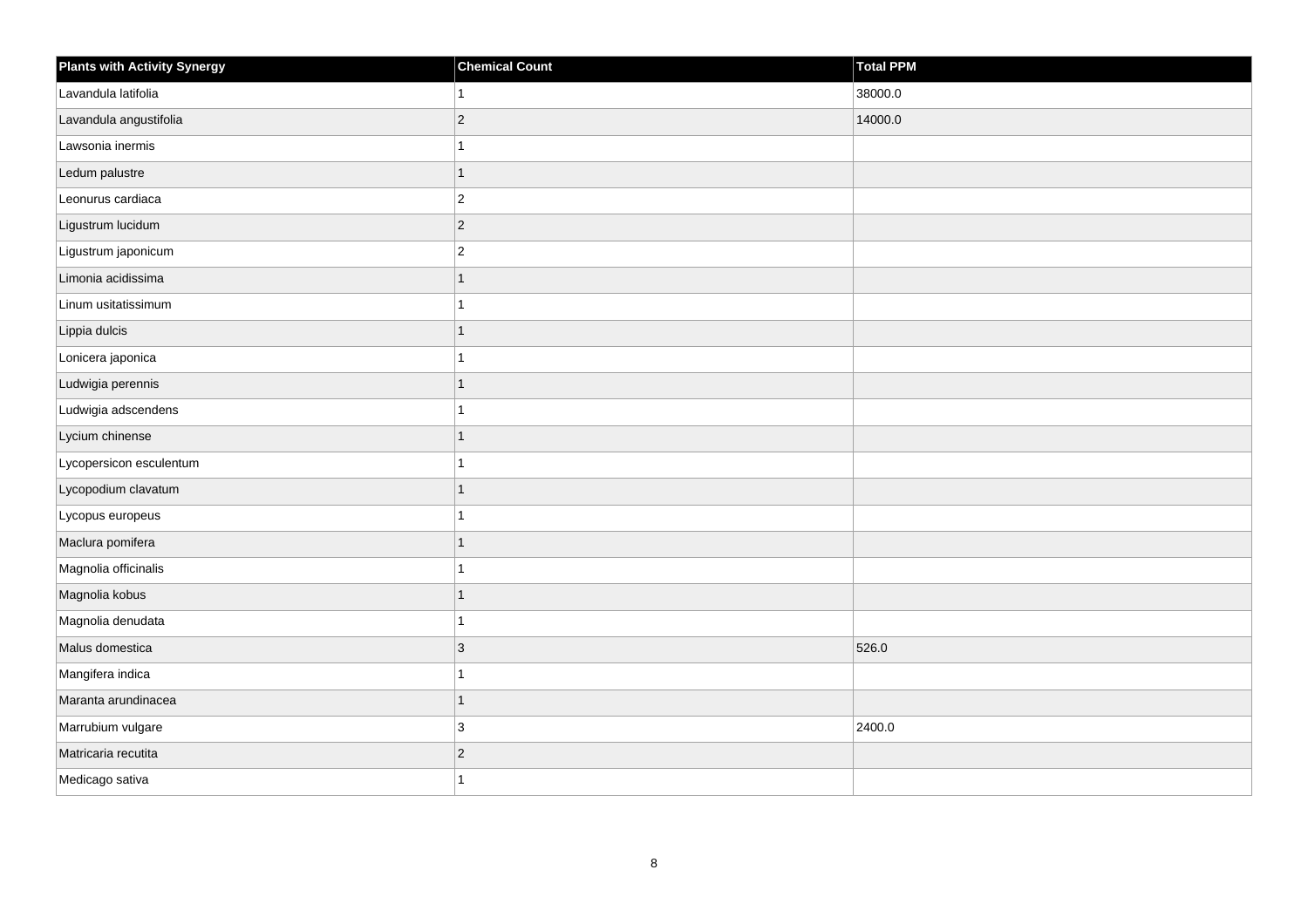| <b>Plants with Activity Synergy</b> | <b>Chemical Count</b> | Total PPM |
|-------------------------------------|-----------------------|-----------|
| Melaleuca leucadendra               |                       |           |
| Melia azedarach                     |                       |           |
| Melilotus officinalis               |                       |           |
| Melissa officinalis                 |                       |           |
| Mentha x rotundifolia               | $\overline{2}$        |           |
| Mentha x piperita                   |                       |           |
| Mentha spicata                      | $\overline{2}$        |           |
| Mentha arvensis var. piperascens    |                       |           |
| Menyanthes trifoliata               |                       |           |
| Monarda didyma                      |                       |           |
| Morinda citrifolia                  |                       |           |
| Moringa oleifera                    |                       |           |
| Morus alba                          | 1                     |           |
| Musa x paradisiaca                  |                       |           |
| Myristica fragrans                  | 1                     |           |
| Nelumbo nucifera                    | $\overline{2}$        |           |
| Nepeta cataria                      |                       |           |
| Nerium oleander                     | $\overline{2}$        | 86000.0   |
| Nicotiana tabacum                   | $\overline{1}$        |           |
| Ocimum tenuiflorum                  | $\overline{2}$        |           |
| Ocimum canum                        | 1                     |           |
| Ocimum basilicum                    | 3                     | 5296.0    |
| Oenothera biennis                   |                       | 414000.0  |
| Olea europaea                       | $\overline{c}$        |           |
| Ononis spinosa                      | $\overline{2}$        |           |
| Opuntia ficus-indica                |                       |           |
| Origanum vulgare                    | $\overline{3}$        | 6200.0    |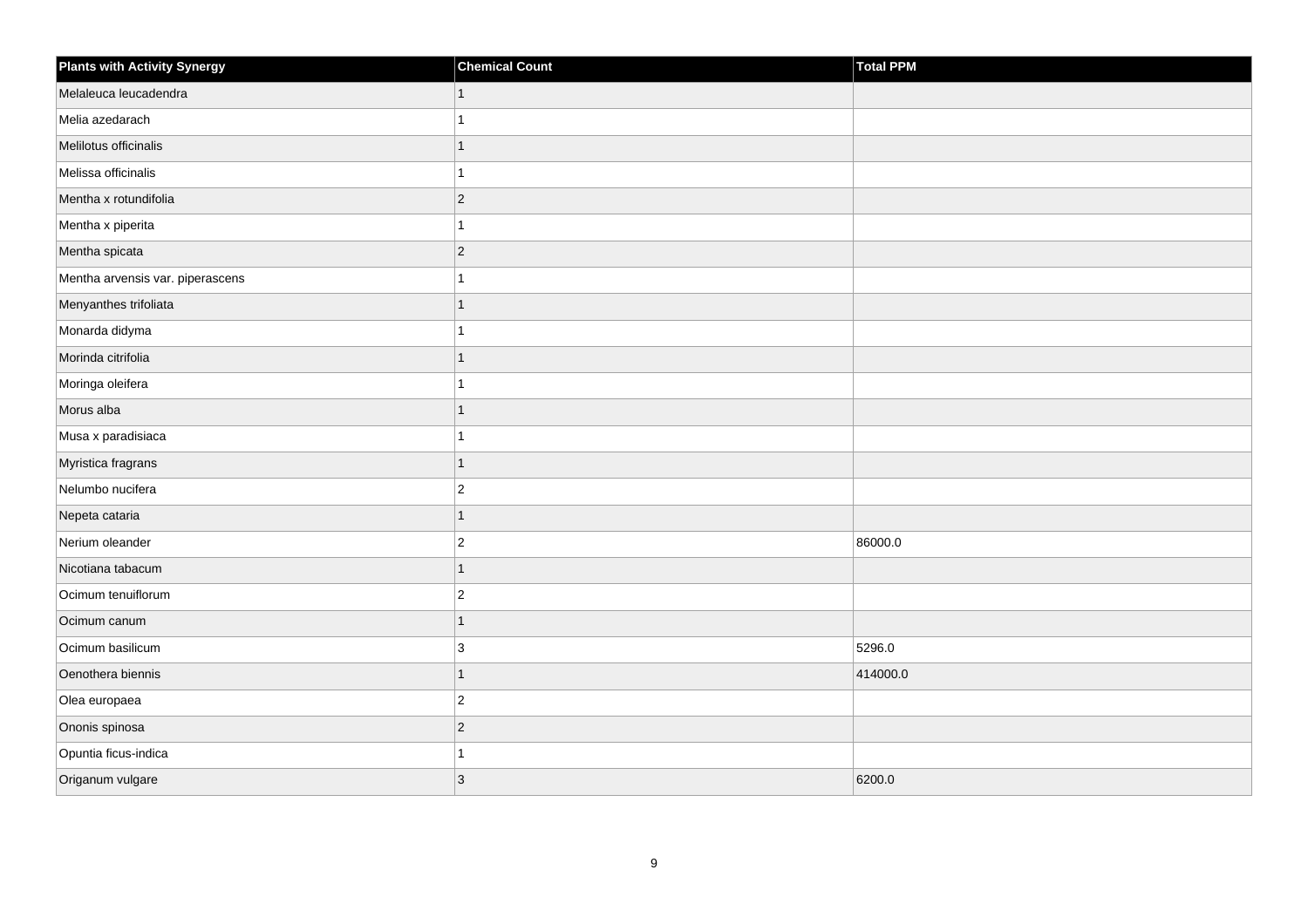| Plants with Activity Synergy | <b>Chemical Count</b>    | Total PPM |
|------------------------------|--------------------------|-----------|
| Origanum majorana            |                          | 4200.0    |
| Paeonia suffruticosa         | 1                        |           |
| Paeonia moutan               |                          |           |
| Paeonia lactiflora           | 1                        |           |
| Panax notoginseng            |                          |           |
| Passiflora incarnata         | $\overline{2}$           |           |
| Pastinaca sativa             | $\overline{\mathbf{A}}$  |           |
| Perilla frutescens           | $\overline{2}$           |           |
| Persea americana             |                          |           |
| Petasites hybridus           | 1                        |           |
| Petroselinum crispum         |                          |           |
| Phaseolus vulgaris           | $\overline{\phantom{a}}$ |           |
| Phoenix dactylifera          | 1                        |           |
| Phyllanthus niruri           | 1                        |           |
| Phyllanthus emblica          |                          |           |
| Physalis alkekingi           | $\overline{1}$           |           |
| Pimpinella anisum            | $\overline{c}$           |           |
| Pinus sylvestris             | 1                        |           |
| Pinus mugo                   | 1                        |           |
| Piper nigrum                 | 1                        |           |
| Pistacia lentiscus           |                          |           |
| Plantago ovata               | $\overline{1}$           |           |
| Plantago major               | $\overline{2}$           |           |
| Plantago asiatica            | 1                        |           |
| Plectranthus amboinicus      | 1                        |           |
| Plumeria acutifolia          | 1                        |           |
| Podophyllum pleianthum       |                          |           |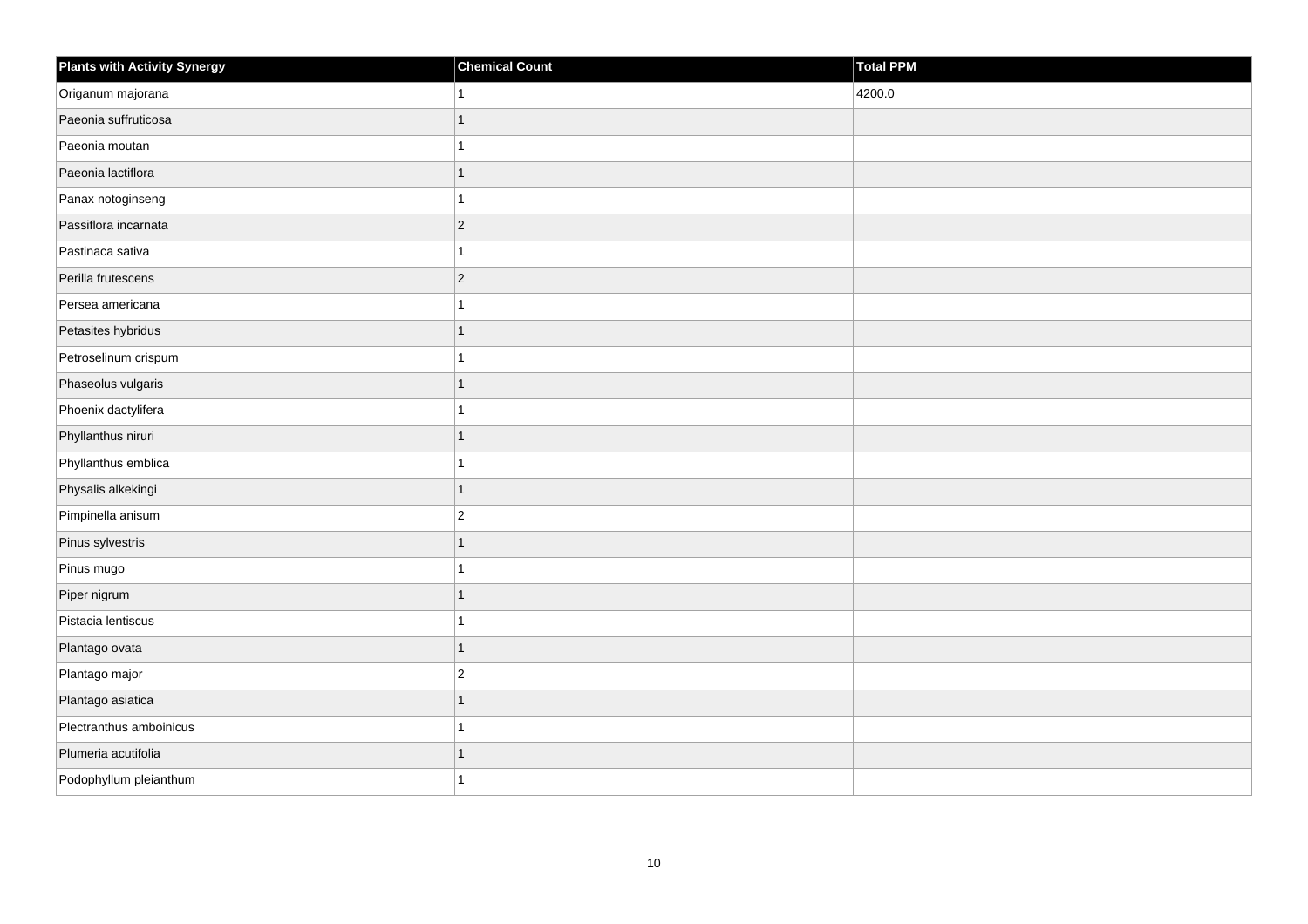| <b>Plants with Activity Synergy</b> | <b>Chemical Count</b> | Total PPM |
|-------------------------------------|-----------------------|-----------|
| Podophyllum peltatum                | 1                     | 100000.0  |
| Podophyllum hexandrum               |                       |           |
| Polygonum multiflorum               | 1                     |           |
| Polygonum hydropiperoides           |                       |           |
| Polygonum hydropiper                | 1                     |           |
| Polygonum aviculare                 |                       |           |
| Populus tacamahacca                 | 1                     |           |
| Prosopis juliflora                  |                       |           |
| Prosopis glandulosa                 | 1                     |           |
| Prunella vulgaris                   | 3                     |           |
| Prunus spinosa                      | $\overline{1}$        |           |
| Prunus serotina                     | $\overline{c}$        |           |
| Prunus persica                      | $\overline{2}$        |           |
| Prunus laurocerasus                 | $\overline{c}$        | 20000.0   |
| Prunus dulcis                       | 1                     |           |
| Prunus domestica                    | $\overline{1}$        |           |
| Prunus cerasus                      | $\overline{c}$        |           |
| Prunus armeniaca                    |                       |           |
| Prunus africana                     | $\overline{1}$        |           |
| Psidium guajava                     | $\overline{2}$        |           |
| Psidium cattleianum                 | 1                     |           |
| Pteridium aquilinum                 | 1                     |           |
| Pueraria montana                    | 1                     |           |
| Punica granatum                     | 3                     |           |
| Pyrus communis                      | $\overline{2}$        | 56.0      |
| Quercus velutina                    |                       |           |
| Quercus robur                       | 1                     |           |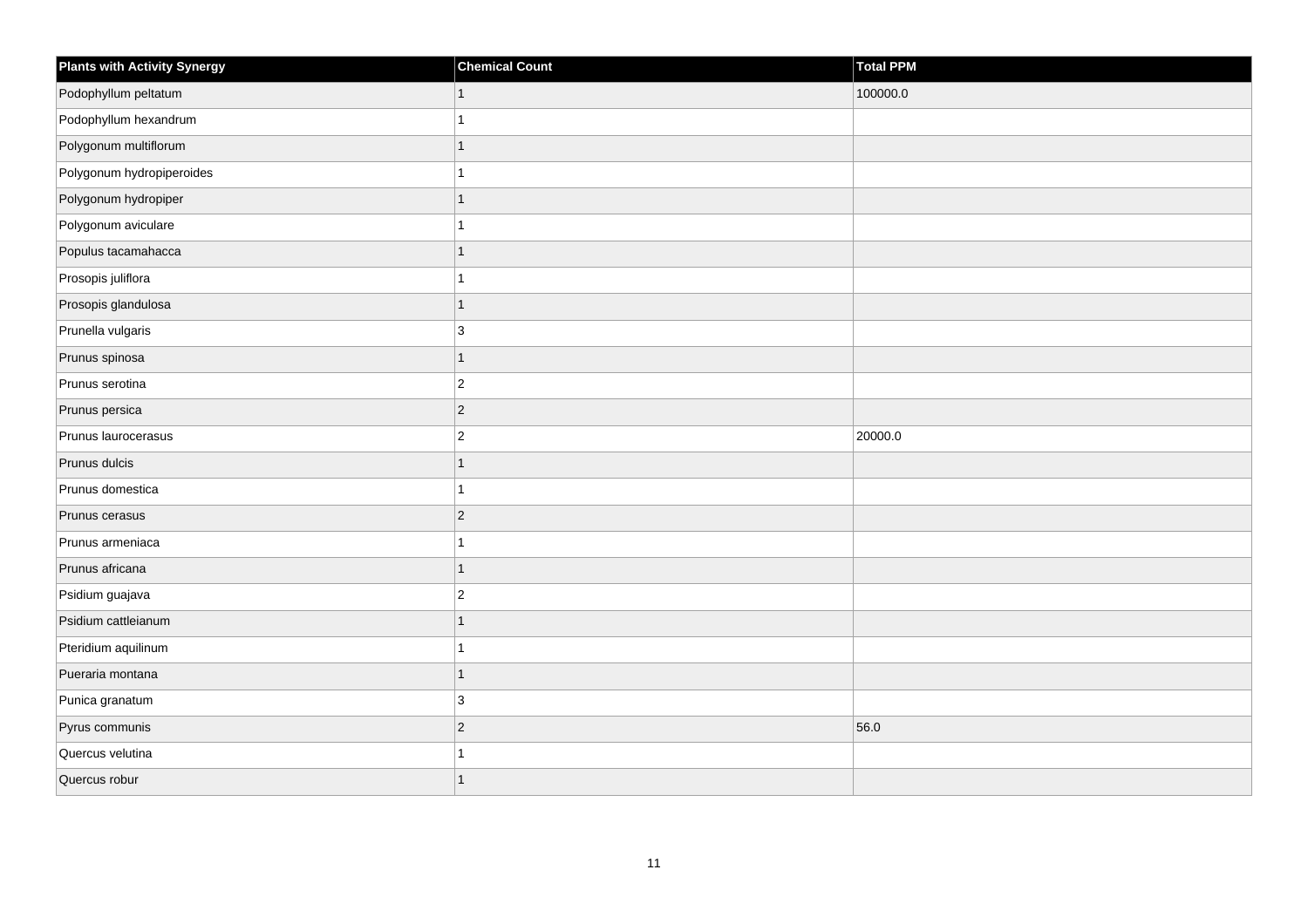| Plants with Activity Synergy | <b>Chemical Count</b> | Total PPM |
|------------------------------|-----------------------|-----------|
| Quercus infectoria           | 1                     |           |
| Quercus alba                 | $\mathbf{1}$          |           |
| Rheum rhabarbarum            | 1                     |           |
| Rheum palmatum               | 1                     |           |
| Rheum officinale             | 1                     |           |
| Rhododendron ponticum        | $\mathbf{1}$          |           |
| Rhododendron ferrugineum     | $\overline{1}$        |           |
| Rhododendron dauricum        | $ 2\rangle$           |           |
| Rhus toxicodendron           | 1                     |           |
| Rhus coriaria                | $\overline{1}$        |           |
| Ribes nigrum                 | 1                     |           |
| Ricinus communis             | 1                     |           |
| Rosa spp                     | $\mathbf{1}$          |           |
| Rosa damascena               | $\mathbf{1}$          |           |
| Rosmarinus officinalis       | $\overline{2}$        | 82000.0   |
| Rubus idaeus                 | $\mathbf{1}$          |           |
| Rubus fruticosus             | 1                     |           |
| Rumex crispus                | $ 2\rangle$           |           |
| Rumex acetosella             | $\mathbf{1}$          |           |
| Rumex acetosa                | $ 2\rangle$           |           |
| Ruta graveolens              | 1                     |           |
| Salix alba                   | $\mathbf{1}$          |           |
| Salvia triloba               | 1                     | 149000.0  |
| Salvia sclarea               | $\mathbf{1}$          |           |
| Salvia officinalis           | $ 2\rangle$           | 3000.0    |
| Sambucus nigra               | $ 2\rangle$           |           |
| Sambucus canadensis          | 1                     |           |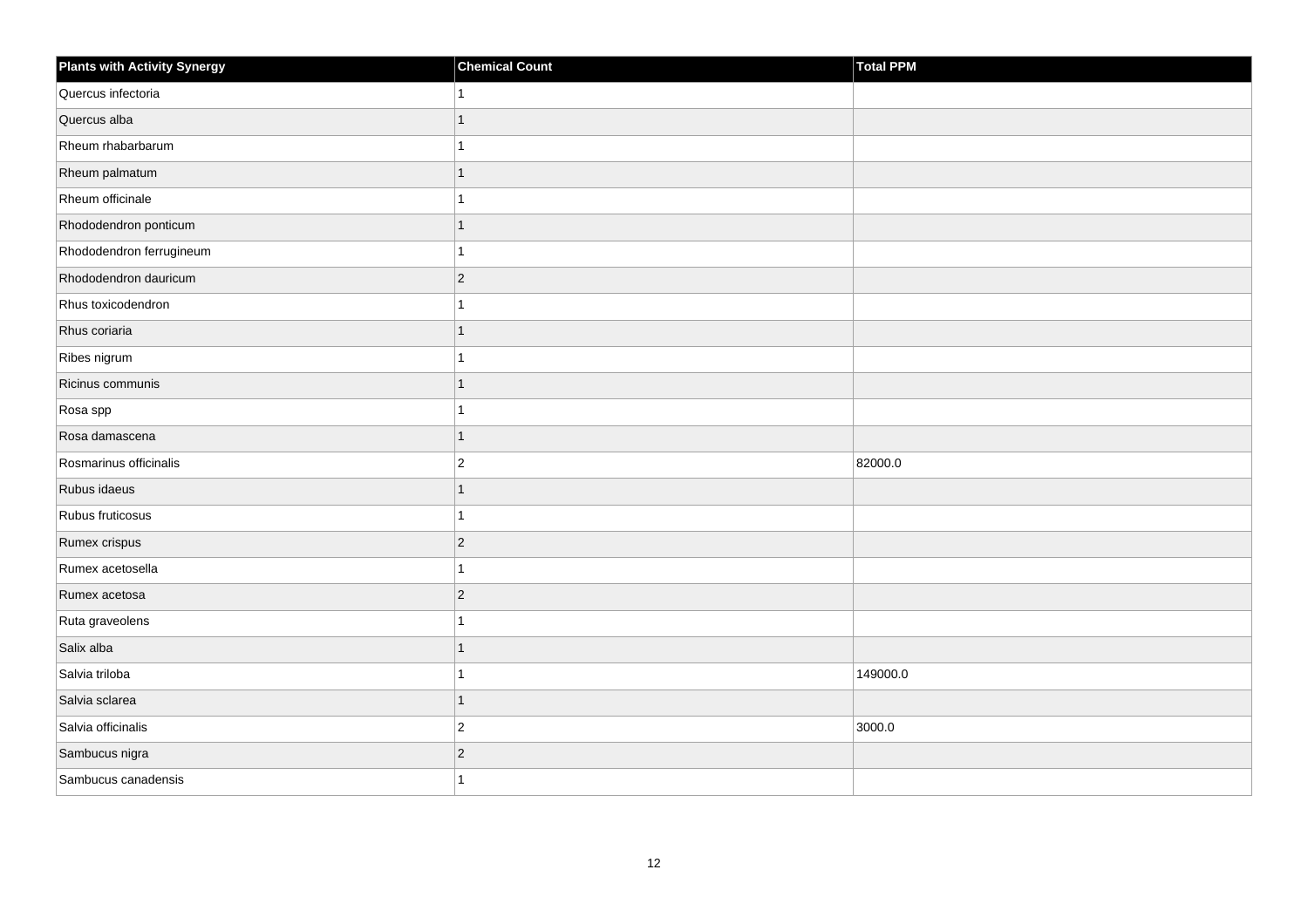| <b>Plants with Activity Synergy</b> | <b>Chemical Count</b> | Total PPM |
|-------------------------------------|-----------------------|-----------|
| Sanguisorba officinalis             | $\overline{2}$        |           |
| Sanguisorba minor                   |                       |           |
| Santolina chamaecyparissus          |                       |           |
| Satureja montana                    |                       | 32000.0   |
| Satureja hortensis                  | 1                     | 5400.0    |
| Schinus terebinthifolius            |                       |           |
| Schinus molle                       | 1                     |           |
| Scutellaria lateriflora             |                       |           |
| Scutellaria galericulata            |                       |           |
| Senna occidentalis                  | $\overline{c}$        |           |
| Senna obtusifolia                   | 1                     | 3600.0    |
| Senna alata                         |                       |           |
| Silybum marianum                    | $\overline{2}$        |           |
| Solanum tuberosum                   | $\overline{2}$        |           |
| Solidago virgaurea                  |                       |           |
| Solidago gigantea                   |                       |           |
| Sophora japonica                    |                       |           |
| Sorbus aucubaria                    | $\overline{2}$        |           |
| Spartium junceum                    | 1                     |           |
| Spinacia oleracea                   |                       | 38.0      |
| Stellaria media                     |                       |           |
| Syringa vulgaris                    |                       |           |
| Syzygium claviflorum                |                       |           |
| Syzygium aromaticum                 |                       |           |
| Tabebuia impetiginosa               | 1                     |           |
| Tagetes patula                      |                       |           |
| Tagetes minuta                      |                       |           |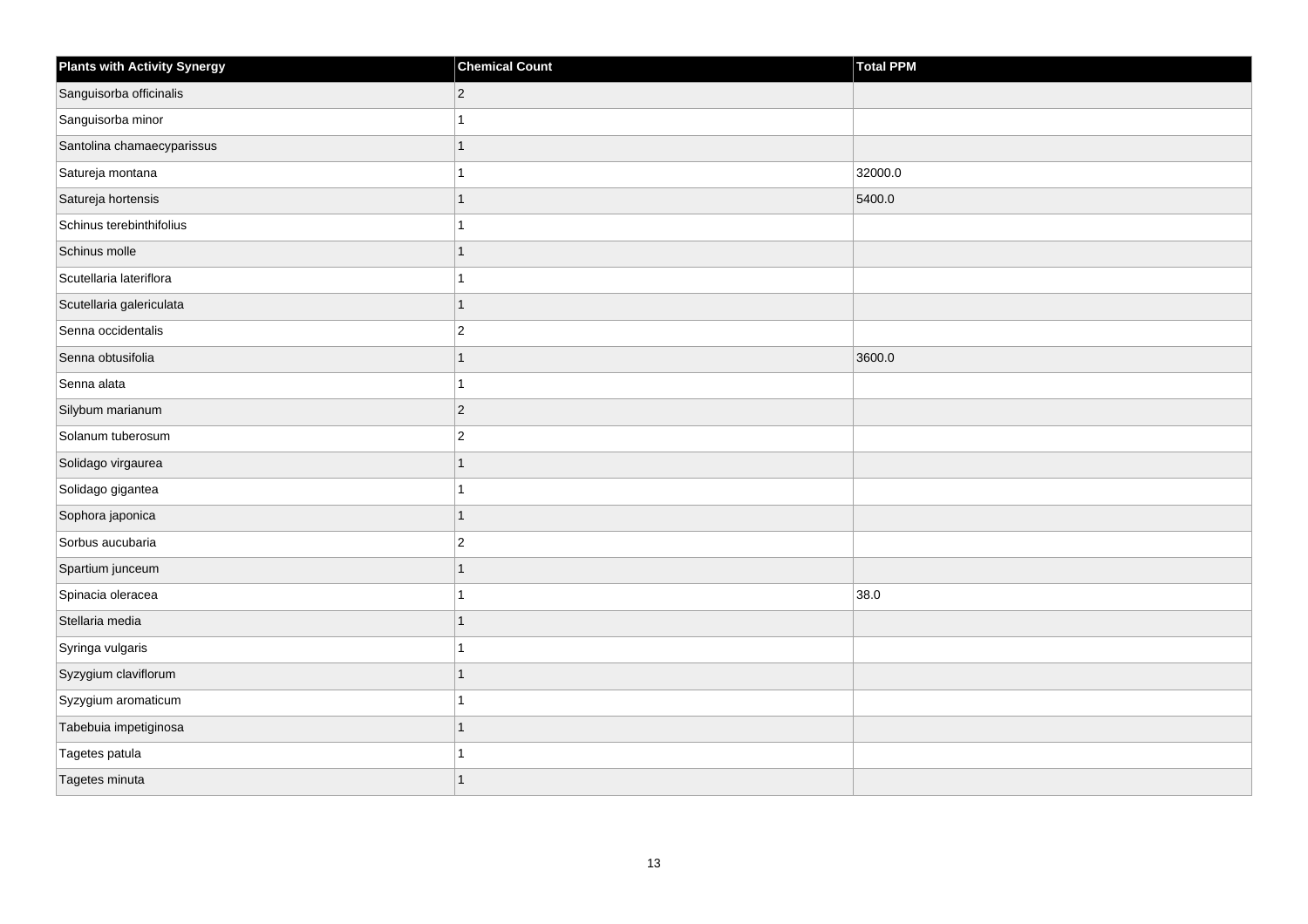| <b>Plants with Activity Synergy</b> | <b>Chemical Count</b> | Total PPM |
|-------------------------------------|-----------------------|-----------|
| Tanacetum vulgare                   | 1                     |           |
| Taraxacum officinale                | $\overline{2}$        |           |
| Terminalia ivorensis                | 1                     |           |
| Terminalia chebula                  | $\overline{1}$        |           |
| Terminalia catappa                  | 1                     |           |
| Terminalia arjuna                   | 1                     |           |
| Teucrium scorodonia                 | 1                     |           |
| Teucrium scordium                   | $\overline{c}$        |           |
| Teucrium polium                     | $\overline{2}$        |           |
| Teucrium montanum                   | $\overline{1}$        |           |
| Teucrium chamaedrys                 | 1                     |           |
| Teucrium botrys                     | $\overline{1}$        |           |
| Theobroma cacao                     | $\boldsymbol{2}$      |           |
| Thespesia populnea                  | $\overline{1}$        |           |
| Thevetia peruviana                  | $\overline{2}$        |           |
| Thymus vulgaris                     | $\overline{c}$        | 37600.0   |
| Thymus serpyllum                    | 1                     | 18200.0   |
| Tilia sp.                           | $\overline{1}$        |           |
| Tragopogon porrifolius              | $\overline{1}$        |           |
| Tribulus terrestris                 | 1                     |           |
| Tridax procumbens                   | $\overline{c}$        |           |
| Trifolium pratense                  | $\overline{1}$        |           |
| Trigonella foenum-graecum           | $\overline{c}$        |           |
| Triticum aestivum                   | $\overline{1}$        |           |
| Tussilago farfara                   | 1                     |           |
| Uncaria tomentosa                   | 1                     |           |
| Uncaria catechu                     | 1                     |           |